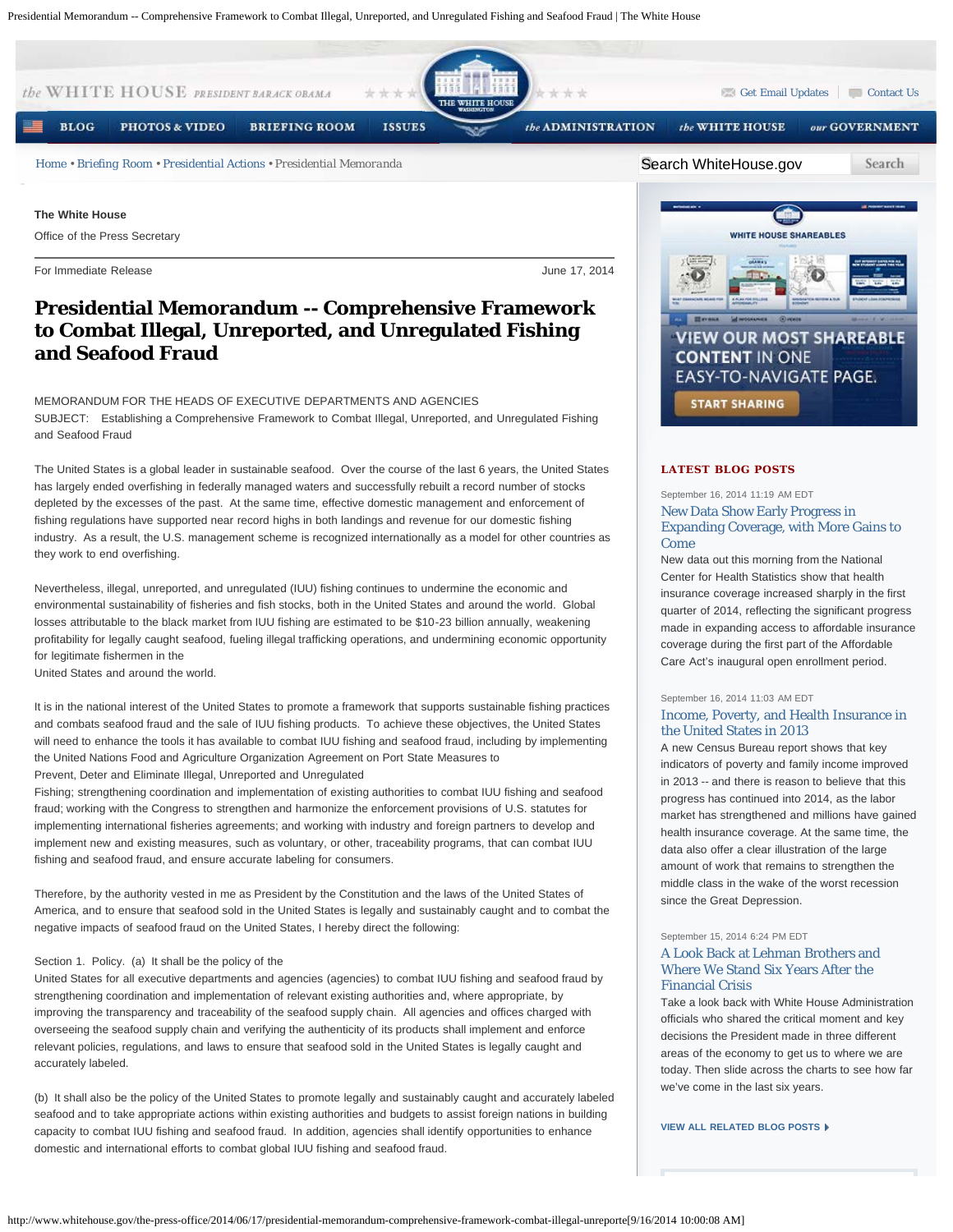Sec. 2. Establishment. There is established, as a subcommittee reporting to the National Ocean Council established by Executive Order 13547 of July 19, 2010 (Stewardship of the Ocean, Our Coasts, and the Great Lakes), a Presidential Task Force on Combating Illegal, Unreported, and Unregulated Fishing and Seafood Fraud (Task Force), to be co-chaired by the Secretaries of State and Commerce, or their designees. The Task Force shall meet not later than 60 days from the date of this memorandum and at least quarterly thereafter.

Sec. 3. Membership. In addition to the Co-Chairs, the Task Force shall include designated senior-level representatives from:

- (a) the Department of Defense;
- (b) the Department of Justice;
- (c) the Department of the Interior;
- (d) the Department of Agriculture;
- (e) the Department of Commerce;
- (f) the Department of Health and Human Services;
- (g) the Department of Homeland Security;
- (h) the Office of Management and Budget;
- (i) the Council on Environmental Quality;
- (j) the Office of Science and Technology Policy;
- (k) the Office of the United States Trade Representative;
- (l) the United States Agency for International Development; and
- (m) such agencies and offices as the Co-Chairs may, from time to time, designate.

Sec. 4. Functions. Consistent with the authorities and responsibilities of member agencies, the Task Force shall perform the following functions:

(a) Not later than 180 days after the date of this memorandum, the Task Force shall report to the President through the National Ocean Council, with recommendations for the implementation of a comprehensive framework of integrated programs to combat IUU fishing and seafood fraud that emphasizes areas of greatest need. The Task Force should consider a broad range of strategies, including implementation of existing programs, and, if appropriate, development of new, voluntary or other, programs for seafood tracking and traceability. In providing these recommendations, the Task Force shall identify:

(i) existing regulatory authorities and make recommendations regarding further authorities that may be warranted;

(ii) enforcement best practices and challenges;

(iii) benefits provided by such a framework, as well as potential impacts on the U.S. fishing industry;

(iv) opportunities to address these issues at the international level through the regional fisheries management organizations as well as bilateral efforts, such as technical assistance and capacity building; (v) priority actions that will be taken by agencies,

including strengthening coordination between Federal, State, local, and foreign agencies; and

(vi) industry approaches that contribute to efforts to combat IUU fishing and seafood fraud, including with respect to seafood traceability and ways to minimize any costs and reporting burdens on small businesses.

(b) Upon receiving guidance from the President on the recommendations developed pursuant to subsection (a) of this section, the Task Force shall begin its implementation of those recommendations and, within 1 year, report to the President, through the National Ocean Council, on its progress.

(c) The Task Force shall also consider the need for other strategies for addressing IUU fishing and seafood fraud and may provide recommendations on the development and enhancement of those strategies.

(d) In undertaking these efforts, the Task Force shall coordinate its efforts with other Presidential initiatives focused on related issues, including the work of the

| <b>STAY CONNECTED</b> |          |
|-----------------------|----------|
| Facebook              | YouTube  |
| Twitter               | Vimeo    |
| Flickr                | iTunes   |
| Google+               | LinkedIn |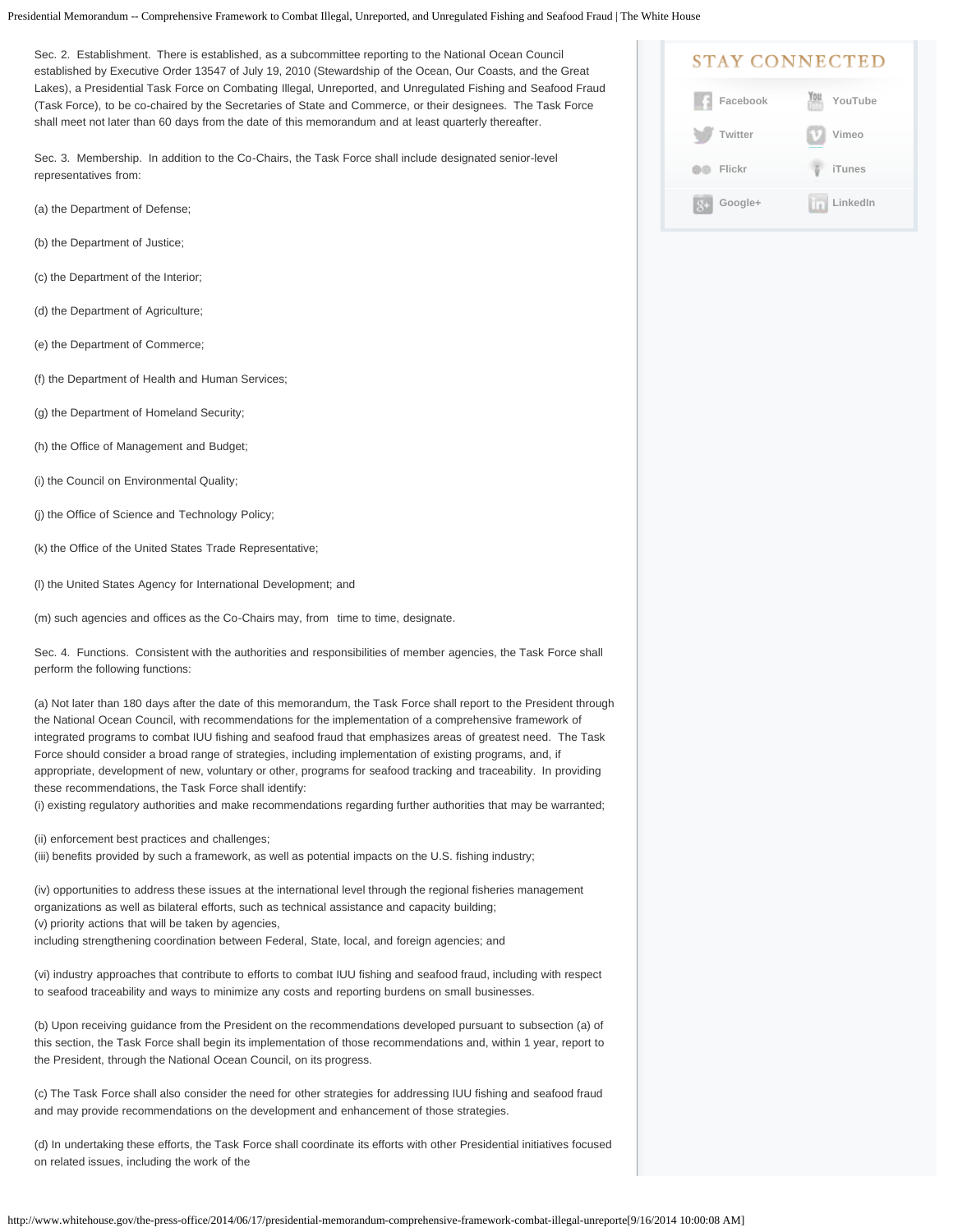Presidential Task Force on Wildlife Trafficking established

in Executive Order 13648 of July 1, 2013 (Combating Wildlife Trafficking), and activities being conducted pursuant to Executive Order 13659 of February 19, 2014 (Streamlining the Export/Import Process for America's Businesses).

(e) The Task Force shall, as applicable, consult with governments at State, local, tribal, and regional levels to achieve the goals and objectives of this memorandum, as well as the private sector, nongovernmental organizations, and academia.

Sec. 5. General Provisions. (a) This memorandum shall be implemented consistent with applicable domestic and international law, and subject to the availability of appropriations.

(b) Nothing in this memorandum shall be construed to impair or otherwise affect:

(i) the authority granted by law to an executive department, agency, or the head thereof; or

## (ii) the functions of the Director of the Office of

Management and Budget relating to budgetary, administrative, or legislative proposals. (c) Nothing in this memorandum shall be construed to require the disclosure of confidential business information or trade secrets, classified information, law enforcement sensitive information, or other information that must be protected in the interest of national security or public safety.

(d) This memorandum is not intended to, and does not, create any right or benefit, substantive or procedural, enforceable at law or in equity by any party against the United States, its departments, agencies, or entities, its officers, employees, or agents, or any other person.

#### BARACK OBAMA

#### **[The Administration](http://www.whitehouse.gov/administration)**

[President Barack Obama](http://www.whitehouse.gov/administration/president-obama) [Vice President Joe Biden](http://www.whitehouse.gov/administration/vice-president-biden) [First Lady Michelle Obama](http://www.whitehouse.gov/administration/first-lady-michelle-obama) [Dr. Jill Biden](http://www.whitehouse.gov/administration/jill-biden) [The Cabinet](http://www.whitehouse.gov/administration/cabinet) [White House Staff](http://www.whitehouse.gov/administration/staff) [Executive Office of the](http://www.whitehouse.gov/administration/eop) [President](http://www.whitehouse.gov/administration/eop) [Other Advisory Boards](http://www.whitehouse.gov/administration/other-advisory-boards)

**[About the White House](http://www.whitehouse.gov/about)**

[Inside the White House](http://www.whitehouse.gov/about/inside-white-house) [Presidents](http://www.whitehouse.gov/about/presidents) [First Ladies](http://www.whitehouse.gov/about/first-ladies) [The Oval Office](http://www.whitehouse.gov/about/oval-office) [The Vice President's](http://www.whitehouse.gov/about/vp-residence) [Residence & Office](http://www.whitehouse.gov/about/vp-residence) [Eisenhower Executive](http://www.whitehouse.gov/about/eeob) [Office Building](http://www.whitehouse.gov/about/eeob) [Camp David](http://www.whitehouse.gov/about/camp-david) [Air Force One](http://www.whitehouse.gov/about/air-force-one) [White House Fellows](http://www.whitehouse.gov/about/fellows) [White House Internships](http://www.whitehouse.gov/about/internships) [Tours & Events](http://www.whitehouse.gov/about/tours-and-events) [Mobile Apps](http://www.whitehouse.gov/mobile) [Tools You'll Use](http://www.whitehouse.gov/tools)

### **[Our Government](http://www.whitehouse.gov/our-government)**

[The Executive Branch](http://www.whitehouse.gov/our-government/executive-branch) [The Legislative Branch](http://www.whitehouse.gov/our-government/legislative-branch) [The Judicial Branch](http://www.whitehouse.gov/our-government/judicial-branch) [The Constitution](http://www.whitehouse.gov/our-government/the-constitution) [Federal Agencies &](http://www.whitehouse.gov/our-government/federal-agencies-and-commissions) [Commissions](http://www.whitehouse.gov/our-government/federal-agencies-and-commissions) [Elections & Voting](http://www.whitehouse.gov/our-government/elections-and-voting) [State & Local Government](http://www.whitehouse.gov/our-government/state-and-local-government) **[Resources](http://www.whitehouse.gov/our-government/resources)** 

# **[Briefing Room](http://www.whitehouse.gov/briefing-room)**

**[Home](http://www.whitehouse.gov/)**

**[The White House Blog](http://www.whitehouse.gov/blog) [Photos & Videos](http://www.whitehouse.gov/video)** [Photo Galleries](http://www.whitehouse.gov/slideshows) [Video](http://www.whitehouse.gov/video) [Performances](http://www.whitehouse.gov/performances) [Live Streams](http://www.whitehouse.gov/live) [Podcasts](http://www.whitehouse.gov/podcasts) [Shareables](http://www.whitehouse.gov/share/all)

- [Your Weekly Address](http://www.whitehouse.gov/briefing-room/weekly-address) [Speeches & Remarks](http://www.whitehouse.gov/briefing-room/speeches-and-remarks) [Press Briefings](http://www.whitehouse.gov/briefing-room/press-briefings) [Statements & Releases](http://www.whitehouse.gov/briefing-room/statements-and-releases) [White House Schedule](http://www.whitehouse.gov/schedule/complete) [Presidential Actions](http://www.whitehouse.gov/briefing-room/presidential-actions) [Legislation](http://www.whitehouse.gov/briefing-room/legislation) [Nominations &](http://www.whitehouse.gov/briefing-room/nominations-and-appointments) [Appointments](http://www.whitehouse.gov/briefing-room/nominations-and-appointments) [Disclosures](http://www.whitehouse.gov/briefing-room/disclosures/visitor-records)
- **[Issues](http://www.whitehouse.gov/issues)**

[Civil Rights](http://www.whitehouse.gov/issues/civil-rights) [Defense](http://www.whitehouse.gov/issues/defense) [Disabilities](http://www.whitehouse.gov/issues/disabilities) [Economy](http://www.whitehouse.gov/economy) [Education](http://www.whitehouse.gov/issues/education) [Energy & Environment](http://www.whitehouse.gov/energy) [Ethics](http://www.whitehouse.gov/21stcenturygov) [Equal Pay](http://www.whitehouse.gov/issues/equal-pay) [Foreign Policy](http://www.whitehouse.gov/issues/foreign-policy) [Health Care](http://www.whitehouse.gov/healthreform) [Homeland Security](http://www.whitehouse.gov/issues/homeland-security) [Immigration](http://www.whitehouse.gov/issues/immigration) [Refinancing](http://www.whitehouse.gov/refi) [Rural](http://www.whitehouse.gov/administration/eop/rural-council) [Service](http://www.whitehouse.gov/issues/service) [Seniors & Social Security](http://www.whitehouse.gov/issues/seniors-and-social-security) [Snapshots](http://www.whitehouse.gov/snapshots/creating-american-jobs) [Taxes](http://www.whitehouse.gov/issues/taxes) [Technology](http://www.whitehouse.gov/issues/technology) [Urban and Economic](http://www.whitehouse.gov/issues/urban-and-economic-mobility) **[Mobility](http://www.whitehouse.gov/issues/urban-and-economic-mobility)** [Veterans and Military](http://www.whitehouse.gov/issues/veterans) [Families](http://www.whitehouse.gov/issues/veterans) [Violence Prevention](http://www.whitehouse.gov/issues/preventing-gun-violence) [Women](http://www.whitehouse.gov/issues/women)

[Joining Forces](http://www.whitehouse.gov/joiningforces)